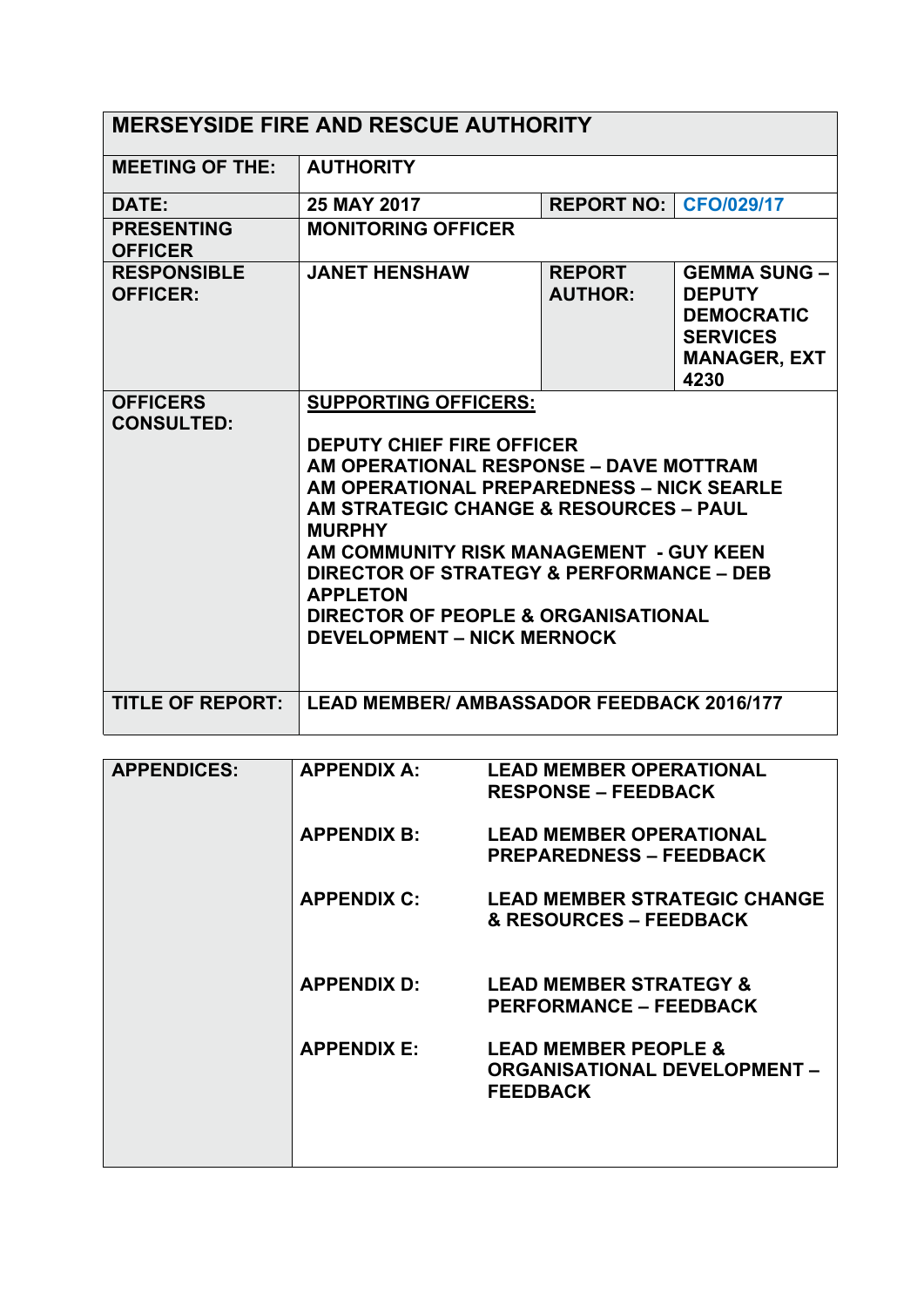| <b>APPENDIX F:</b> | <b>LEAD MEMBER COMMUNITY RISK</b><br><b>MANAGEMENT &amp; AMBASSADOR FOR</b><br>YOUTH ENGAGEMENT - FEEDBACK |
|--------------------|------------------------------------------------------------------------------------------------------------|
| <b>APPENDIX G:</b> | <b>AMBASSADOR FOR HEALTH &amp;</b><br><b>WELLBEING - FEEDBACK</b>                                          |

## **Purpose of Report**

1. To provide Members with feedback on work undertaken by the appointed Lead Members and Member Ambassadors during 2016/17.

#### **Recommendation**

- 2. That Members;
	- a. Note the feedback provided by Lead Members and Member Ambassadors in relation to their involvement in their respective roles for 2016/17;
	- b. Determine the value of continuing with the current Lead Member and Member Ambassador roles for the coming Municipal year; and
	- c. Should continuation of the current Lead Member and Member Ambassador roles be agreed, consider appointment to those roles for 2017/18, to be formally agreed at the Annual General Meeting on  $13<sup>th</sup>$ June 2017.

### **Introduction and Background**

- 3. Members will recall that at the Annual General Meeting on 14<sup>th</sup> June 2016 the Authority approved the appointment of six Lead Member roles and one Member Ambassador Role, within the Authority's structure. The previous additional Member Ambassador role for Youth Engagement was incorporated within the remit of the Lead Member role for Community Risk Management.
- 4. A specific role description was devised for each role and an additional responsibility allowance was aligned in recognition of the additional work and involvement those Members would be expected to undertake.
- 5. The appointments to the Lead Member and Ambassador Roles; and supporting officers for 2016/17 are set out in the table below: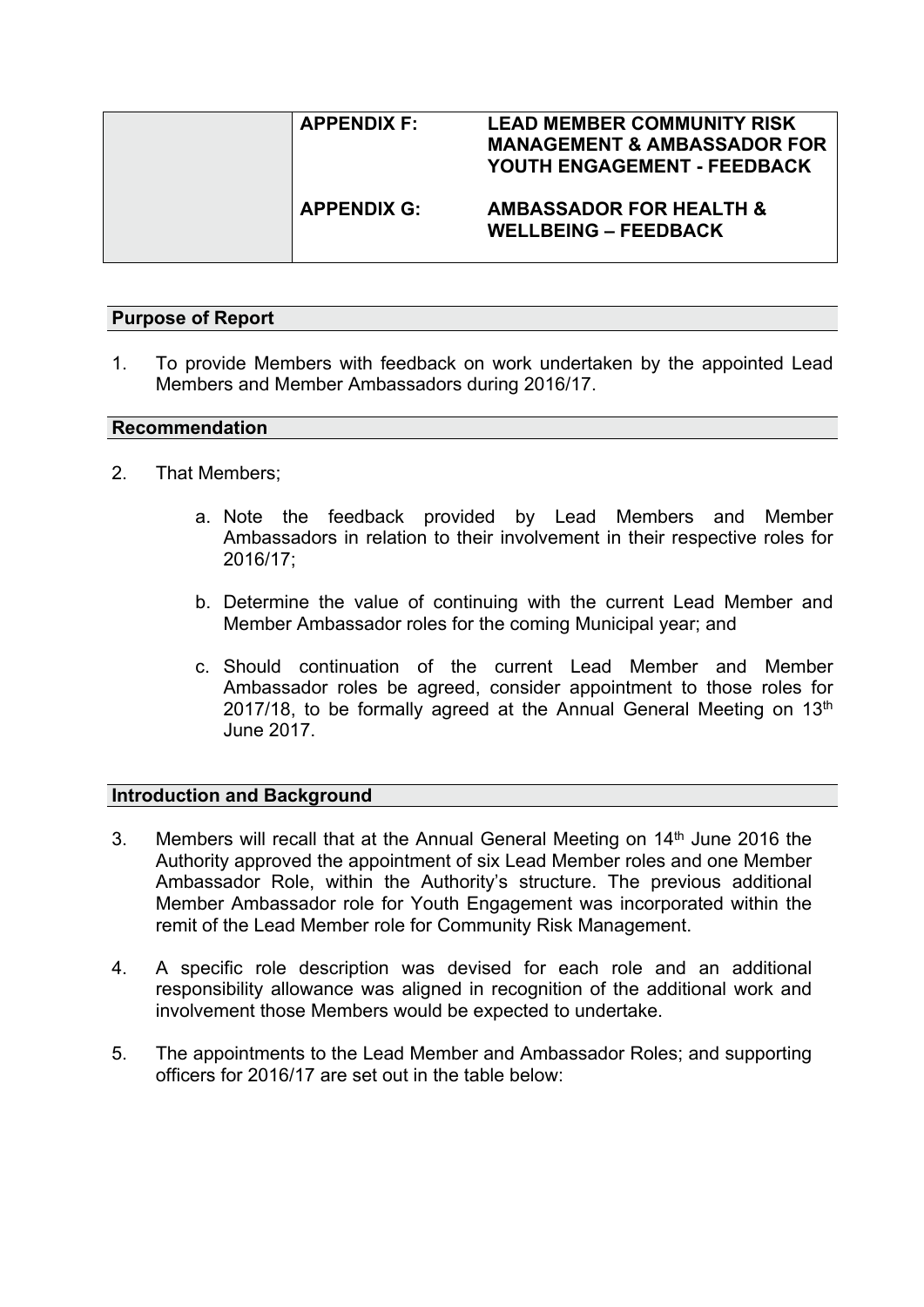| Role                                                                                        | <b>Appointed Member</b>     | <b>Support Officer</b>                                                  |
|---------------------------------------------------------------------------------------------|-----------------------------|-------------------------------------------------------------------------|
| Lead Member-<br><b>Operational Response</b>                                                 | <b>Cllr Marianne Welsh</b>  | <b>AM Operational</b><br>Response - Dave<br>Mottram                     |
| <b>Lead Member-</b><br><b>Operational</b><br><b>Preparedness</b>                            | <b>Cllr Lesley Rennie</b>   | <b>AM Operational</b><br>Preparedness - Nick<br>Searle                  |
| Lead Member-<br><b>Strategic Change &amp;</b><br><b>Resources</b>                           | <b>Cllr James Roberts</b>   | AM Strategic Change &<br>Resources - Paul<br>Murphy                     |
| Lead Member-<br><b>Community Risk</b><br><b>Management (inc</b><br><b>Youth Engagement)</b> | <b>Cllr Peter Brennan</b>   | <b>AM Community Risk</b><br>Management - Guy<br>Keen                    |
| <b>Lead Member-</b><br><b>Strategy &amp;</b><br><b>Performance</b>                          | <b>Cllr Barbara Murray</b>  | Director of Strategy &<br>Performance - Deb<br>Appleton                 |
| <b>Lead Member - People</b><br>& Organisational<br><b>Development</b>                       | <b>Cllr Sharon Sullivan</b> | Director of People &<br>Organisational<br>Development - Nick<br>Mernock |
| <b>Ambassador for Health</b><br>& Wellbeing                                                 | <b>Cllr Paul Tweed</b>      | Deputy Chief Fire<br>Officer                                            |

- 6. The intention of appointing Lead Member Roles was for these Members to gain valuable knowledge and understanding within a specific area of business, through working closely with their designated Support Officer, meeting regularly throughout the year. The Support Officer involves the Lead Member in the reporting process to ensure that the Member is fully aware of any reports being submitted under their reference. The Lead Member provides support to the Officer through representation at Authority Committee meetings; and to fellow colleagues on the Authority, through passing on their knowledge and experience.
- 7. The Ambassador roles were created to deal with issues relating to Youth Engagement and Health and Wellbeing - both of which are at the forefront of the Authority's preventative work; and are aligned to partnerships with other statutory agencies.
- 8. Within the role descriptions for Lead Members and Ambassadors is the requirement for those appointed Members to provide feedback to the Authority regarding their involvement in their roles.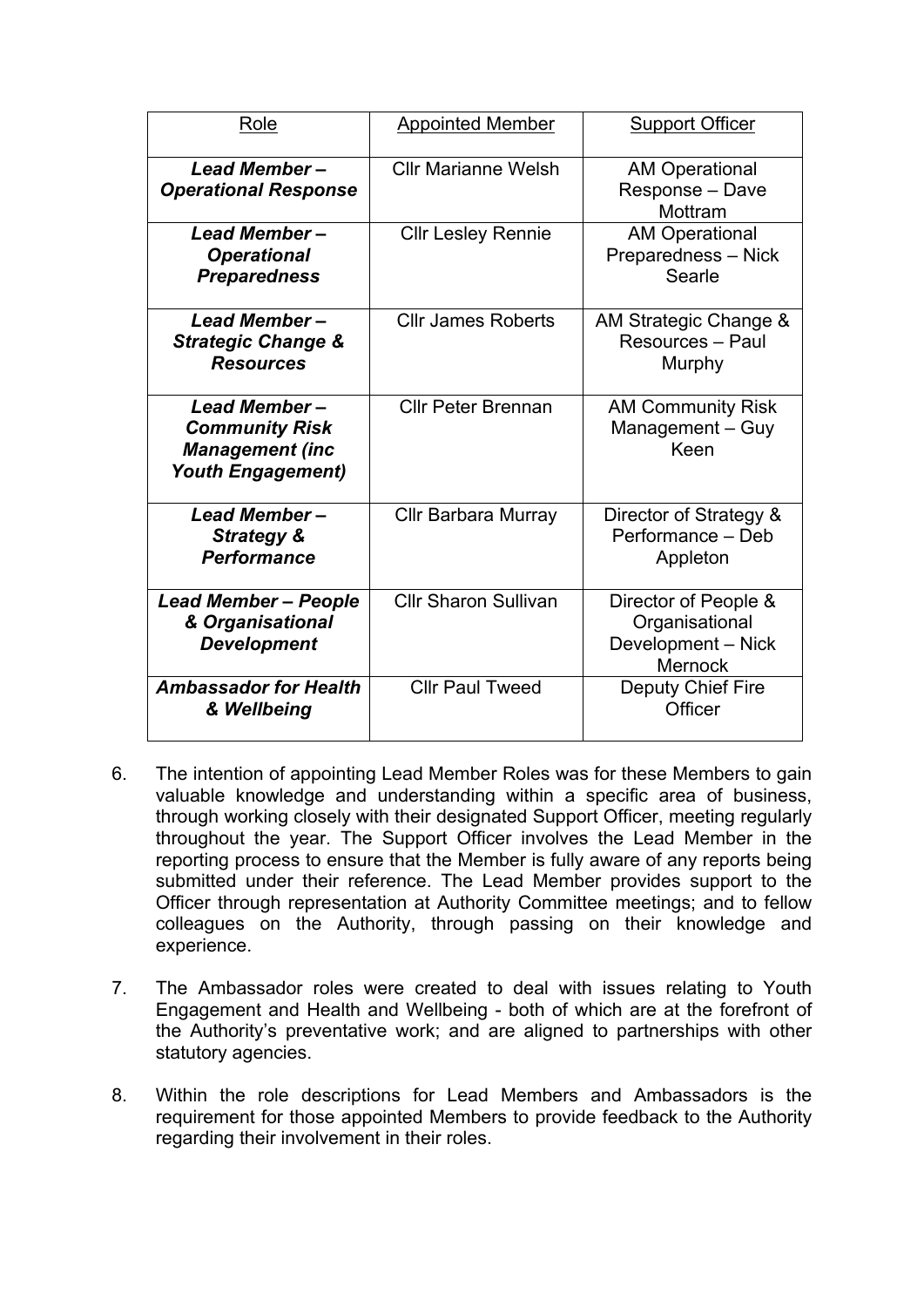- 9. The Chair of the Authority has therefore requested that each of the appointed Lead Members and Ambassadors for 2016/17 provide a written overview of their involvement in their roles over the past year. The feedback provided by Members is attached in the appendices to this report.
- 10. When evaluating the feedback provided, Members are requested to give consideration to the personal development value to Members and Officers, derived through the opportunity of close working relationships and general understanding of each other's roles. They are also requested to consider the effect that this enhanced knowledge has on the Authority's decision making, which may provide a benefit to the Authority as a whole and the community it serves.

## **Equality and Diversity Implications**

11. There are no direct equality and diversity implications relating to this report as this provides feedback from Members, to the Authority. Should any work streams stem from this feedback, equality and diversity implications will be taken into consideration on a case by case basis.

## **Staff Implications**

12. Support Officers have seen an increase in their workload through the holding of regular meetings and engagement with designated Lead Members and Ambassadors. However, it is important that the Authority is fully aware of how the Service is functioning, especially as resources continue to reduce. Members are asked to ensure that they attend meetings arranged with Officers at the designated time so that workloads can be managed effectively.

### **Legal Implications**

13. There are no direct legal implications in relation to this report.

## **Financial Implications & Value for Money**

14. Lead Members and Ambassadors currently receive an Additional Responsibility Allowance of £2,018.00 per annum, in recognition of the additional work required to perform their role. This forms part of the current Members Allowance Scheme and is contained within the existing budget.

### **Risk Management, Health & Safety, and Environmental Implications**

15. There are no direct implications in relation to risk, health and safety or environmental, arising from this report.

# Contribution to Our Mission: *Safer Stronger Communities – Safe Effective Firefighters*

16. The development of Lead Member and Ambassador Roles will enable the Authority to have a deeper understanding of specific areas of service provision,